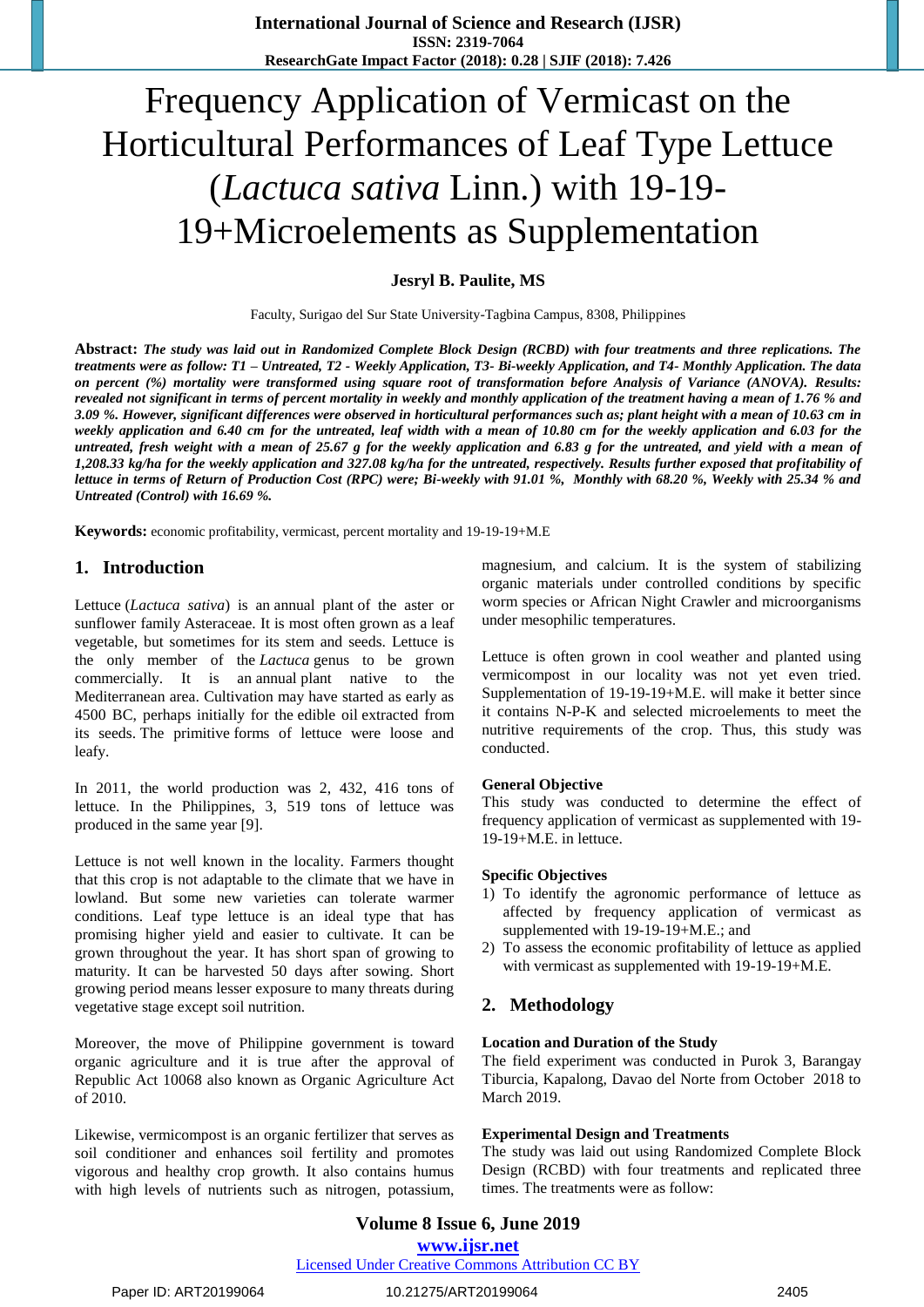#### T1- Control

- T2- Weekly Application
- T3- Bi-weekly Application
- T4- Monthly Application

# **Soil Sampling and Analysis**

Soil was collected randomly using "X" pattern from the area, air dried and brought to Bureau of Soils, Department of Agriculture, Agdao, Davao City for analysis and fertilizer recommendation.

#### **Land Preparation and Plot Establishment**

The experimental field, measuring  $148 \text{ m}^2$ , was plowed thoroughly, using shovel, until the soil became well pulverized. This was done primarily to break the clods to ensure the growth of the plant. The area was divided into four treatments. Each treatment was further subdivided into three replication with the size of 2x4 m.

#### **Seedling Preparation**

The "Red Rapid Variety" was used as planting materials. Seedbox was prepared approximately 5-6 inches deep, covered with vermicast. The seeds were sown with a distance of 2 cm between rows and 2 cm between hills. The seeds were covered with fine soil approximately 1-2 cm high and pressed carefully, water moderately after sowing. The seedbed was watered every morning until the seedlings were fully grown or as necessary.

#### **Pricking**

The seedlings were pricked into banana leaf cups three days of after the emergence.

#### **Hardening**

Hardening of seedling was done five days after the emergence (DAE) by exposing the seedling to direct sunlight with simultaneous reduction of watering. This was done to make the seedlings more prepared to field condition or transplanting shock.

#### **Transplanting**

Lettuce seedlings were placed unto individual seedlings with the distance of 12 inches between hills and within rows. Once transplanted, the seedlings were watered immediately to prevent transplanting shock that will affect survival rate of the transplanted seedlings. Transplanting was done late in the afternoon to conserve moisture in the soil during the transplanting.

#### **Watering**

Watering was done regularly to maintain the moisture in the lettuce beds. Since lettuce is shallow-rooted, the soil was kept evenly moist.

# **Treatments Application**

A 50 grams of vermicast were applied basally per hill and 2 tbps of Crop Giant® (19-19-19+M.E.) in 16 liters of water were mixed and then applied at weekly, bi-weekly and monthly interval through foliar application. This was done early in the morning.

# **Weeding**

Manual weeding was done to remove weeds between hills and around the plant, 10 days after transplanting (DAT).

#### **Pests Control**

This was done by spraying 2tbps/16L of water of cypermethrin 15DAT.

#### **Harvesting**

Leaf type lettuce was harvested 50 days after sowing (DAS). Uprooting was done early in the morning to remain the crispiness and freshness of the harvest. Plastic bags were used as container after uprooting.

#### **Postharvest**

Lettuce can easily wilt due to pressure. It can be removed from field immediately, washed gently 2-3 times with cold water, packed using smooth cellophane pricked in both sides using needle.

#### **Data Gathered**

#### **Plant Height (cm)**

Data were taken from ten sample plants per plot by measuring from the base up to the tip of the crop at harvest time using tape measure.

#### **Leaf Width (cm)**

This was taken at harvest from ten sample plants per plot by measuring midpoint of the widest leaves. This was measured using tape measure.

# **Fresh Weight (g)**

This was taken at harvest from ten samples per plot using the newly purchased vegetable weighing scale.

# **Percent Mortality (%)**

The data were taken by counting the number of plants died per plot using the formula below:

% Mortality = 
$$
\frac{\text{Number of plants died per plot}}{\text{Total number of plants per plot}} \times 100
$$

# **Yield (kg/ha)**

The data was taken by weighing all the harvested plants from each treatment and converted to a hectare basis using the formula below:

Yield (kg/ha) =  $\frac{\text{Yield} / \text{plot (kg)}}{\text{Plot size (m^2)}}$  X 10000 m<sup>2</sup> / ha

#### **Economic Analysis**

The Return of Production Cost (RPC) was computed using the formula below:

$$
RPC = \frac{Total expenses}{Net income} \times 100
$$

#### **Statistical Analysis**

The data were gathered and tabulated using Analysis of Variance (ANOVA) in Randomized Complete Block Design (RCBD). The zero means underwent transformation using square root of transformation before ANOVA. The significant difference among treatment means was further analyzed using Tukey"s Honestly Significant Difference (HSD) Test at 5% level of significance.

# **Volume 8 Issue 6, June 2019**

**www.ijsr.net**

Licensed Under Creative Commons Attribution CC BY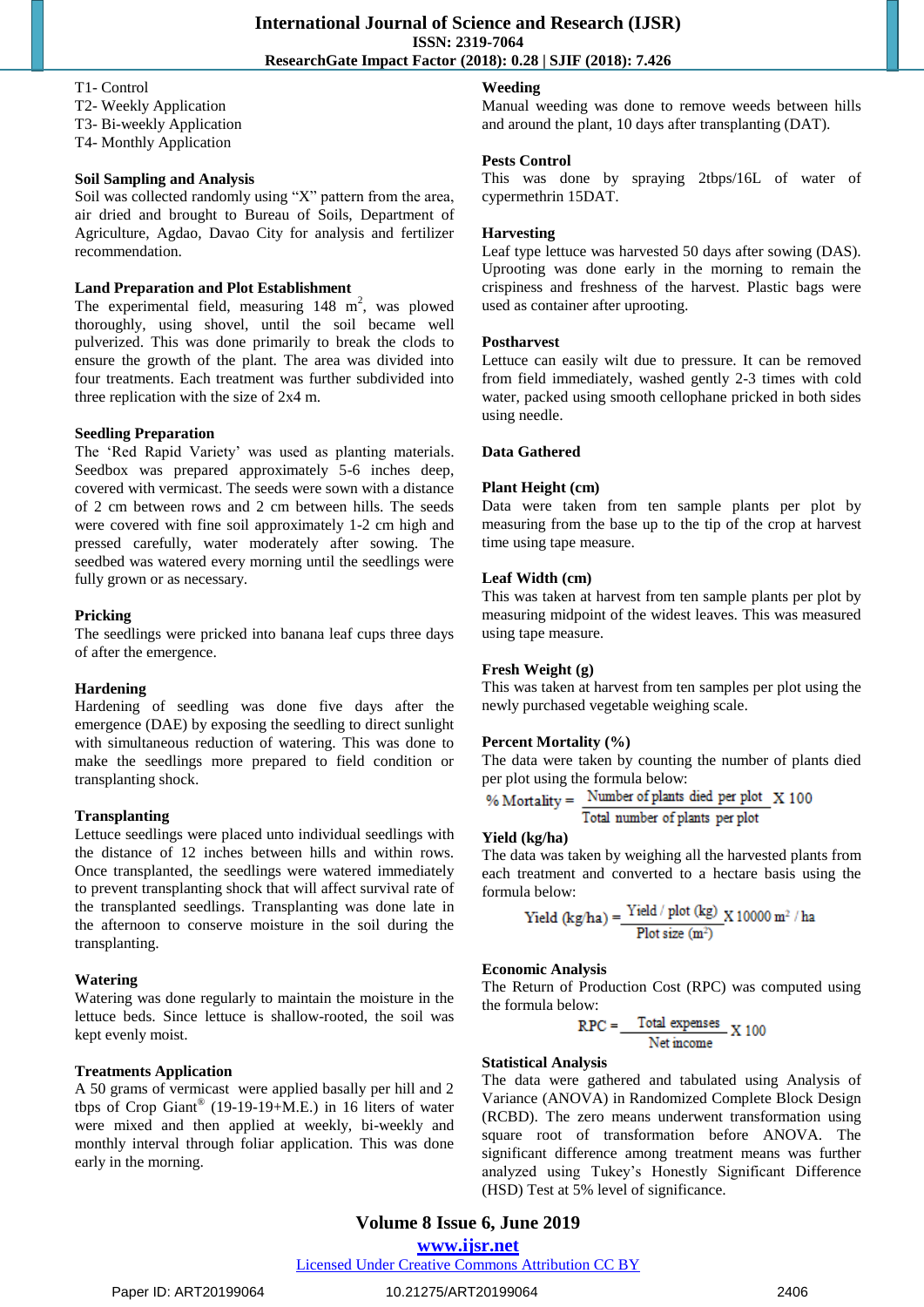# **3. Results and Discussion**

#### **Plant Height (cm)**

Table 1 shows the data on the average plant height (cm) of lettuce as affected by frequency application of vermicast as supplemented with 19-19-19+M.E. The results revealed highly significant differences among treatment means.

Weekly application got the highest mean of 10.63 cm. This indicates that lettuce grow taller when applied with vermicast as supplemented with 19-19-19+M.E. and the lowest plant height was attained by Control with a mean of 6.40 cm. [1-2] reported that the highest level of nitrogen fertilizer (180 kg N ha<sup>-1</sup>) produced the tallest plants and the shortest plants formed in the control (without N). Similar results have been reported in investigations conducted by [3].

Table 1: Plant height (cm) of lettuce as affected by frequency application of vermicast as supplemented with 19-  $19-19+M \text{ F}$ 

| 17-17 <del>-</del> IVI.L     |       |                   |           |        |                   |  |
|------------------------------|-------|-------------------|-----------|--------|-------------------|--|
| Treatment                    |       | Plant Height (cm) | Treatment |        |                   |  |
|                              |       | Н                 | Ш         | Total  | Mean**            |  |
| Control                      | 6.60  | 5.70              | 6.90      | 19.20  | 6.40 <sup>c</sup> |  |
| <b>Weekly Application</b>    | 11.10 | 10.00             | 10.80     | 31.90  | $10.63^a$         |  |
| <b>Bi-weekly Application</b> | 9.70  | 10.80             | 9.80      | 30.30  | $10.10^a$         |  |
| <b>Monthly Application</b>   | 8.70  | 9.30              | 9.40      | 27.40  | $9.13^{b}$        |  |
| RT                           | 36.10 | 35.80             | 36.90     |        |                   |  |
| <b>GT</b>                    |       |                   |           | 108.80 |                   |  |
| GМ                           |       |                   |           |        | 9.07              |  |

Treatment means having the same letter superscript are not significantly different from each other.

 $CV\% = 6.82$ <sup>\*\*</sup>= highly significant

RT = Replication Total; GT = Grand Total; GM =Grand Mean

Moreover, as fertilizer, vermicast contains nutrients forms that are readily taken up by plants, such as nitrates, exchangeable phosphorous, soluble potassium, calcium and magnesium. Vermicast promotes the production of plant hormones, auxins,gibberellins and cytokinins from organic waste dramatically auxins are responsible for cell elongation, cytokinins for promoting cell division and gibberellins for stem elongation. These hormones are dose significant and play a fundamental role in plant metabolism. They can influence plant growth and development as well as crop quality significantly when present at very low concentrations [10].

Likewise, foliar fertilizer is any substance applied in a liquid form. Many different NPK formulation combinations can be made, depending on the application required. These elements are required for plant growth and development and true in peanut [5] and Bell pepper [2].

Results further reveal that lettuce is sensitive to heavy applications of nitrogen and other micro and macroelements and its plant height (cm) was affected by varying frequency application of vermicast as supplemented with 19-19- 19+M.E.

# **Leaf Width (cm)**

Table 2 shows the data on the average leaf width (cm) of lettuce as affected by varying frequency application of vermicast as supplemented with 19-19-19+M.E. The results exposed significant differences among treatment means.

| Table 2: Leaf Width (cm) of lettuce as affected by frequency |
|--------------------------------------------------------------|
| application of vermicast as supplemented with 19-19-         |

| $19+M.E.$                    |       |                 |           |        |                   |  |
|------------------------------|-------|-----------------|-----------|--------|-------------------|--|
| Treatment                    |       | Leaf Width (cm) | Treatment |        |                   |  |
|                              |       | Н               | Ш         | Total  | $Mean^*$          |  |
| Control                      | 6.40  | 5.50            | 6.20      | 18.10  | 6.03 <sup>c</sup> |  |
| <b>Weekly Application</b>    | 11.70 | 10.30           | 10.40     | 32.40  | $10.80^{\rm a}$   |  |
| <b>Bi-weekly Application</b> | 9.40  | 10.60           | 9.70      | 29.70  | $9.90^{\rm a}$    |  |
| <b>Monthly Application</b>   | 8.70  | 8.90            | 8.70      | 26.30  | $8.77^{b}$        |  |
| RT                           | 36.20 | 35.30           | 35.00     |        |                   |  |
| <b>GT</b>                    |       |                 |           | 106.50 |                   |  |
| <b>GM</b>                    |       |                 |           |        | 8.88              |  |

 $CV\% = 6.94$ <sup>\*\*</sup>= highly significant. Treatment means having the same letter superscript are significantly different from each other.

 $RT$  = Replication Total;  $GT$  = Grand Total;  $GM$  = Grand Mean

Weekly application got the highest mean of 10.80 cm. This indicates that lettuce responded well in terms of leaf width when applied with vermicast as supplemented with 19-19- 19+M.E. and the lowest leaf width was attained by Control with a mean of 6.03 cm.

As reported by [7-8] stated that, vermicompost have the same benefits as pasteurized or composted soil conditioners when incorporated into soil. These include reduction of soil erosion, particularly in exposed soil areas, increased water retention in the upper soil profile, thereby reducing the frequency of watering to maintain plant growth, release of nutrients for plant growth such as root elongation and leaf width, thus reducing the need for chemical fertilizers.

Similarly, with foliar feeding, as it is known, the nutrients are absorbed directly through the leaves of the plant. They work their way down the roots, but they also stimulate activity in the leaves, which in turn stimulates root development, because the plant starts to demand more water. Applying foliar fertilizer can increase uptake of nutrients from the soil by encouraging plants to take up more water, in addition to providing immediate benefits for a plant which may be suffering from deficiency[8]. Results reveal that the leaf width (cm) of lettuce was affected by varying frequency application of vermicast as supplemented with 19-19- 19+M.E..

# **Fresh Weight (g)**

Table 3 shows the data on the average fresh weight (g) of lettuce as affected by varying frequency application of vermicast as supplemented with 19-19-19+M.E. The results revealed significant differences among treatment means.

The data shows that weekly application of vermicast as supplemented with 19-19-19+M.E. in lettuce statistically gave the heaviest weight with a mean of 25.67 g while control got the lightest weight with a mean of 6.83 g.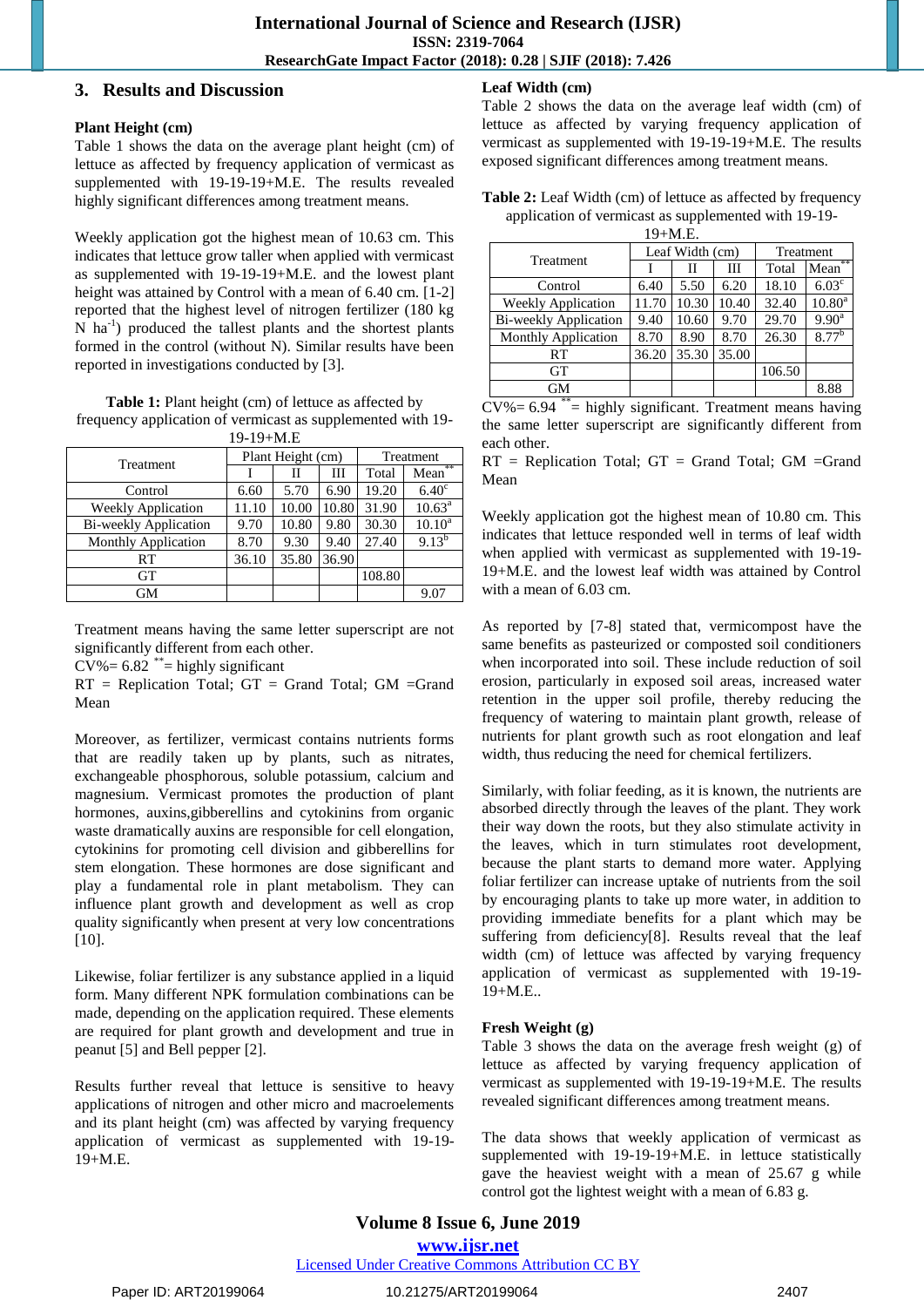# **International Journal of Science and Research (IJSR) ISSN: 2319-7064 ResearchGate Impact Factor (2018): 0.28 | SJIF (2018): 7.426**

**Table 3:** Fresh weight (g) of lettuce as affected by varying frequency application of vermicast as supplemented with 19- 19-19+M.E.

| Treatment                  | Fresh Weight (g) |       |       | Treatment |                    |
|----------------------------|------------------|-------|-------|-----------|--------------------|
|                            |                  | П     | Ш     | Total     | Mean**             |
| Control                    | 6.50             | 6.00  | 8.00  | 20.50     | $6.83^{\circ}$     |
| <b>Weekly Application</b>  | 28.00            | 24.00 | 25.00 | 77.00     | $25.67^{\text{a}}$ |
| Bi-weekly Application      | 21.00            | 24.50 | 23.00 | 68.50     | $22.83^{a}$        |
| <b>Monthly Application</b> | 12.50            | 12.00 | 11.50 | 36.00     | $12.00^{b}$        |
| RT                         | 68.00            | 66.50 | 67.50 |           |                    |
| <b>GT</b>                  |                  |       |       | 202.00    |                    |
| GM                         |                  |       |       |           | 16.83              |

 $CV\% = 10.06$  \*\*\* highly significant .Treatment means having the same letter superscript are significantly different from each other.

 $RT$  = Replication Total;  $GT$  = Grand Total;  $GM$  =Grand Mean

According to the Morarka Foundation in India (2008) as cited by [7], the higher the rate of vermicast application, the more the crop needs sufficient nutrient quantity that helps in better growth and production of such crop.

In the same way, foliar fertilizer is designed as a supplement which will increase efficiency and improve plant health. Uptake of nutrients from the soil can be very inefficient, and it can take several days for noticeable effects to occur. Foliar fertilizers act more quickly, and far more efficiently, as most of the fertilizer ends up in the plant, rather than in the soil [6-7].

The results uncover that varying frequency application of vermicast as supplemented with 19-19-19+M.E. affects the fresh weight (g) of lettuce.

#### **Percent Mortality (%)**

The data on the percent mortality of lettuce as affected by the varying frequency application of vermicast as supplemented with 19-19-19+M.E. Analysis of Variance reveals insignificant differences among treatment means.

**Table 4:** Percent mortality (%) of lettuce as affected by varying frequency application of vermicast as supplemented with  $10, 10, 10$   $M<sub>E</sub>$ 

| WILLI $12-12-12+1$ VI.L.   |       |                       |           |       |                    |  |
|----------------------------|-------|-----------------------|-----------|-------|--------------------|--|
| <b>Treatment</b>           |       | Percent Mortality (%) | Treatment |       |                    |  |
|                            |       | Н                     | Ш         | Total | Mean <sup>ns</sup> |  |
| Control                    | 2.83  | 2.83                  | 3.24      | 8.90  | 2.97               |  |
| <b>Weekly Application</b>  | 1.73  | 2.83                  | 0.71      | 5.27  | 1.76               |  |
| Bi-weekly Application      | 2.83  | 2.35                  | 3.24      | 8.42  | 2.81               |  |
| <b>Monthly Application</b> | 3.61  | 2.83                  | 2.83      | 9.27  | 3.09               |  |
| RT                         | 11.00 | 10.84                 | 10.02     |       |                    |  |
| <b>GT</b>                  |       |                       |           | 31.86 |                    |  |
| GМ                         |       |                       |           |       | 2.66               |  |

 $CV\% = 26.74$  <sup>ns</sup> = not significant. Data were transformed using square root of transformation before ANOVA.

 $RT$  = Replication Total;  $GT$  = Grand Total;  $GM$  = Grand Mean

Weekly application got the lowest number of mortality with a mean of 1.76 %. On the other hand, Monthly Application got the highest number of mortality with a mean of 3.09 %.

The results exposed that varying frequency application of vermicast as supplemented with 19-19-19+M.E. does not affect the percent mortality of lettuce.

#### **Yield (kg/ha)**

The data on the average yield (kg/ha) of lettuce as affected by varying frequency application of vermicast as supplemented with 19-19-19+M.E. is shown in Table 5. Analysis of variance reveals highly significant differences among treatment means.

Weekly application got the highest mean of 1208.33 kg/ha. This indicates that lettuce gives higher yield when applied with vermicast as supplemented with 19-19-19+M.E. and the lowest yield was attained by Control with a mean of 6.40 cm.

The highest level of vermicast (In. Fert. + 200% Vermicompost) gave the highest yield and lowest yield was attained by Control (without vermicompost) [7]. According to Webster (1997) as cited by [3], vermicompost gave highest yields on all crops tested due to highest absorbability of macro and micro nutrients in vermicast compared to any other product.

Foliar spray is the most effective method of micronutrients application because it determines the deficiency symptoms due to particular nutrients. The results exposed that varying frequency application of vermicast as supplemented with 19- 19-19+M.E. affects the yield (kg/ha) of lettuce.

**Table 5:** Yield (kg/ha) of lettuce as affected by varying frequency application of vermicast as supplemented with 19-  $10^{-10+1}$  E

| 1 2 - 1 2 T.W.L.                             |        |                 |                         |         |                  |  |
|----------------------------------------------|--------|-----------------|-------------------------|---------|------------------|--|
|                                              |        | Yield (kg/ha)   | Treatment               |         |                  |  |
| Treatment                                    |        |                 | Ш                       | Total   | **<br>Mean       |  |
| Control                                      | 268.75 | 275.00          | 437.50                  | 981.25  | $327.08^{\circ}$ |  |
| <b>Weekly Application</b>                    |        |                 | 1350.00 1112.50 1162.50 | 3625.00 | 1208.33          |  |
| Bi-weekly Application 937.50 1137.50 1025.00 |        |                 |                         | 3100.00 | 1033.33          |  |
| <b>Monthly Application</b>                   | 550.00 | 575.00          | 537.50                  | 1662.50 | $554.17^b$       |  |
| RT                                           |        | 3106.25 3100.00 | 3162.50                 |         |                  |  |
| GT                                           |        |                 |                         | 9368.75 |                  |  |
| GM                                           |        |                 |                         |         | 780.73           |  |

 $CV\% = 13.83$  \*\*= highly significant. Treatment means having the same letter superscript are not significantly different from each other.

 $RT$  = Replication Total;  $GT$  = Grand Total;  $GM$  =Grand Mean

# **References**

- [1] Acido, F. D., Jr. 2011. Growth and Yield Performance of Pechay *(Brassica pekinensis L.)* In Varying Levels of Vermicompost. Unpublished Undergraduate Thesis. KCAST, Maniki, Kapalong, Davao del Norte
- [2] Castilllo and Dumat-ol, 2013. Growth and Yield Performance of Bell pepper (*Capsicum annuum*) Using the Different Volume of Foliar Fertilizers.

# **Volume 8 Issue 6, June 2019**

**www.ijsr.net**

Licensed Under Creative Commons Attribution CC BY